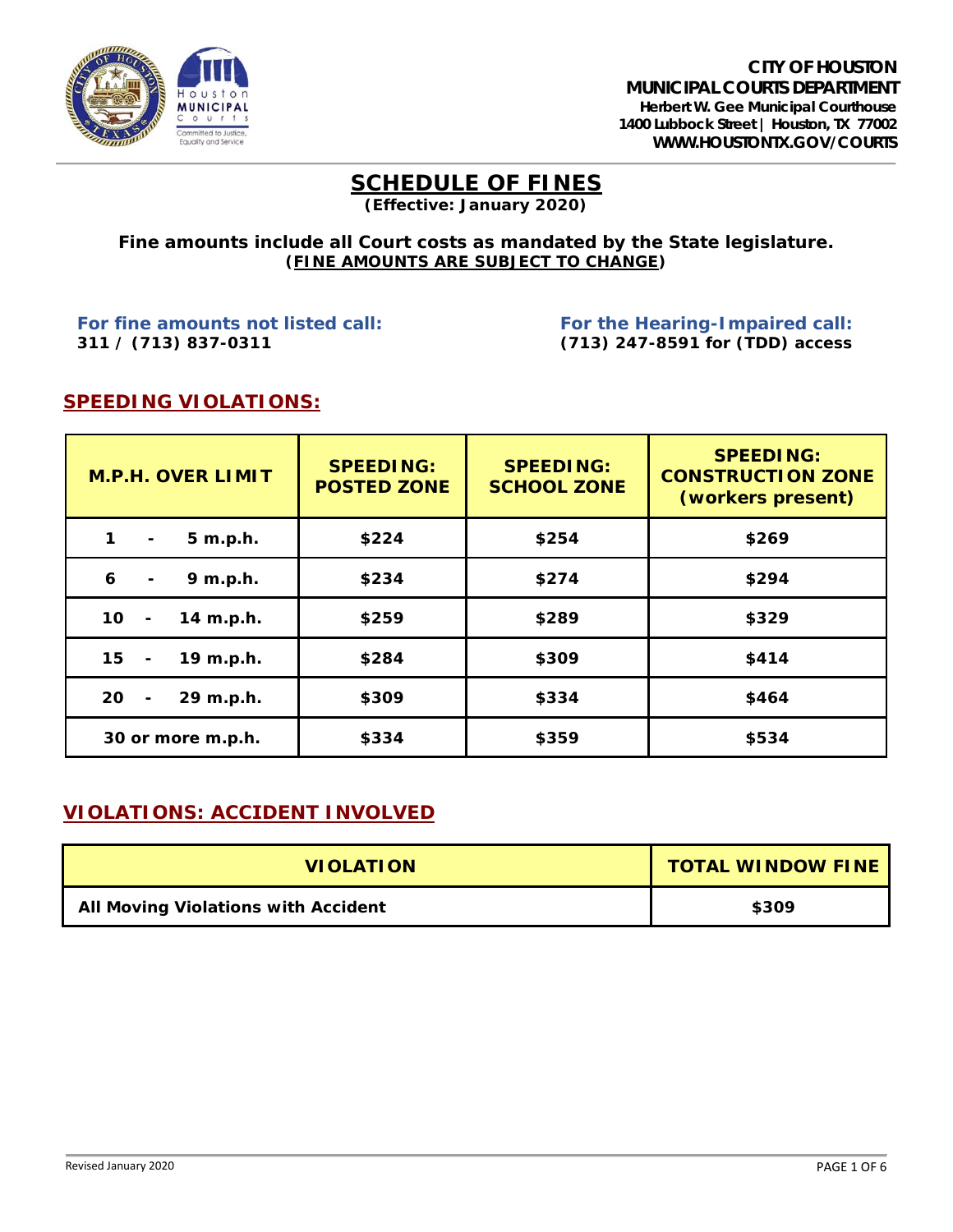

**(Effective: January 2020)**

# **VIOLATIONS: WITH NO ACCIDENT INVOLVED**

| <b>VIOLATION</b>                                     | <b>TOTAL WINDOW FINE</b> |
|------------------------------------------------------|--------------------------|
| <b>Change Lanes Not in Safety</b>                    | \$229                    |
| Driving at Night without Headlights                  | \$214                    |
| <b>Failure to Establish Financial Responsibility</b> | \$289                    |
| Failure to Obey Must Turn Sign/Signal                | \$214                    |
| <b>Failure to Obey Traffic Control Device</b>        | \$234                    |
| <b>HOV Lane Violations</b>                           | \$184                    |
| License Invalid / License Revoked                    | \$231                    |
| <b>No Driver's License</b>                           | \$219                    |
| No Registration Receipt for Commercial Truck/Trailer | \$169                    |
| Running a Red Light or a Stop Sign                   | \$269                    |

### **SEAT BELT VIOLATIONS:**

| <b>VIOLATION</b>                                | <b>TOTAL WINDOW FINE</b> |
|-------------------------------------------------|--------------------------|
| Child Safety Seat-Child under 8 yrs. of age     | \$334                    |
| Seat Belt- Assembly (Commercial Vehicle)        | \$219                    |
| Seat Belt- Child between 8-16 yrs. of age       | \$234                    |
| Seat Belt- Driver or Passenger-over 15 yrs. old | \$184                    |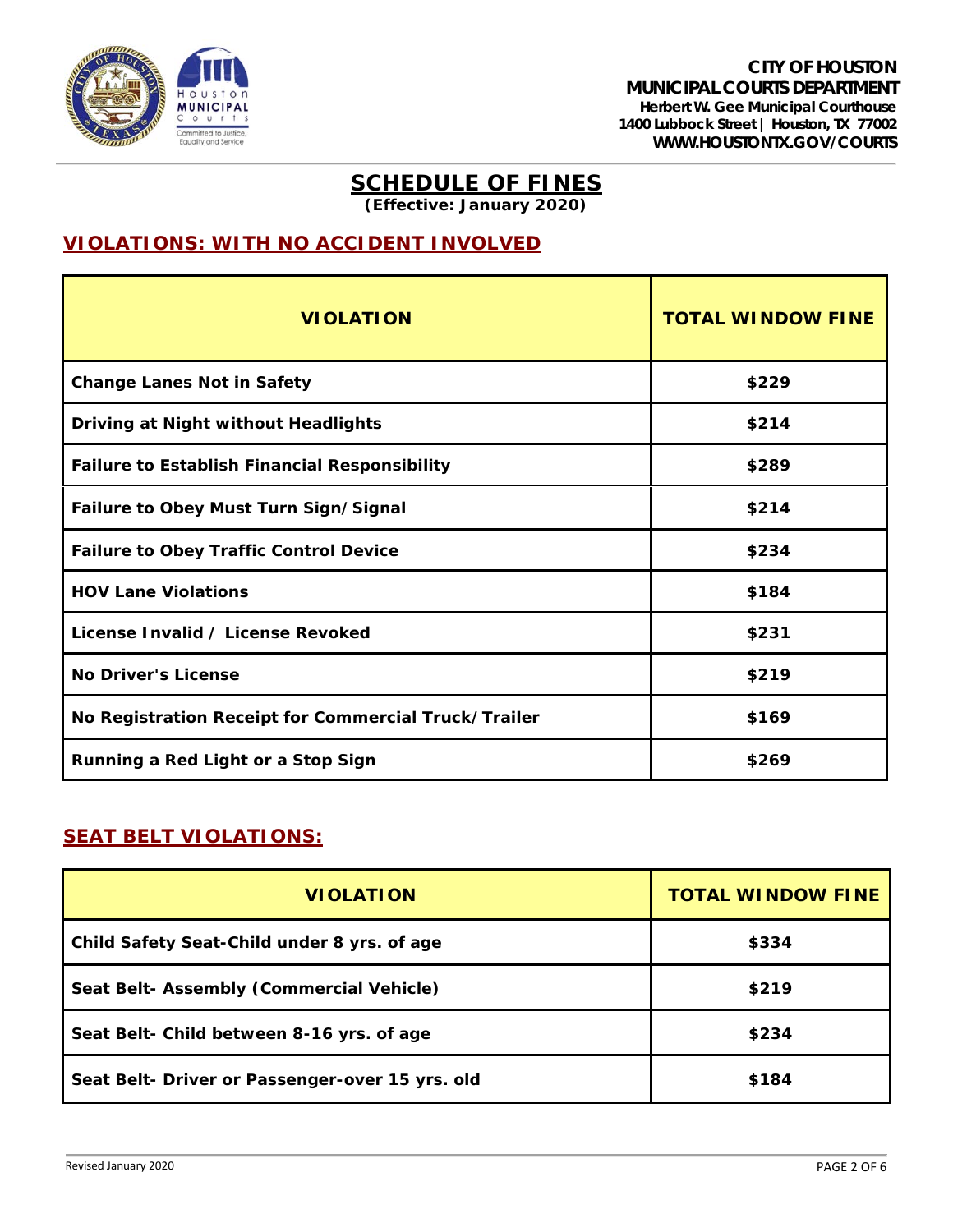

**(Effective: January 2020)**

## **MISCELLANEOUS VIOLATIONS:**

| <b>VIOLATION</b>                                                      | <b>TOTAL WINDOW FINE</b> |
|-----------------------------------------------------------------------|--------------------------|
| As Parent/Guardian Allow Minor to Violate Curfew Hours                | \$254                    |
| <b>Consumption of Alcohol on Unlicensed Premises</b>                  | \$244                    |
| Disorderly Conduct/Abusive Language or Threat                         | \$334                    |
| <b>Failure to Appear in Court</b>                                     | \$244                    |
| <b>Failure to Possess Paid Fare Public Transportation (Dependent)</b> | \$199                    |
| Failure to Possess Paid Fare Public Transportation (Self)             | \$199                    |
| <b>Fighting in a Public Place</b>                                     | \$334                    |
| <b>Misdemeanor Assault</b>                                            | \$339                    |
| <b>Misdemeanor Theft</b>                                              | \$339                    |
| Noise in Public or Private (City Ordinance)                           | \$762                    |
| Open Container of Alcohol in Motor Vehicle                            | \$284                    |
| Peddlers Ordinance: Selling Goods Without Vendor License              | \$394                    |
| <b>Possession of Fireworks</b>                                        | \$831                    |
| <b>Public Intoxication</b>                                            | \$274                    |
| Read/Write/Send Text Use of a wireless device while driving           | \$184                    |
| <b>Sign Ordinance Violation</b>                                       | \$459                    |
| Urinate/Defecate in a Public Place                                    | \$219                    |
| <b>Violation of Promise to Appear</b>                                 | \$244                    |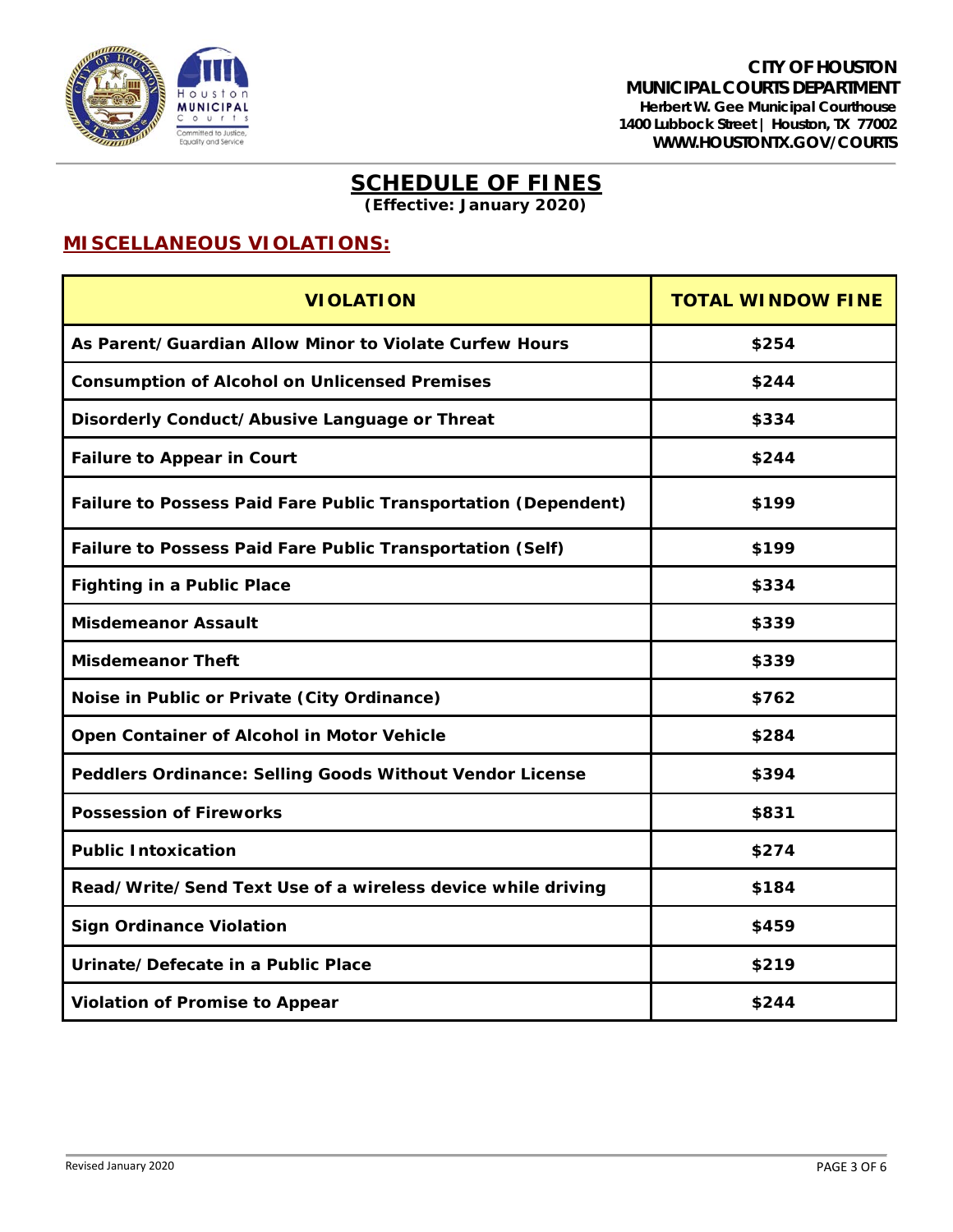

**(Effective: January 2020)**

### **ANIMAL VIOLATIONS:**

| <b>VIOLATION</b>                                                                   | <b>TOTAL WINDOW FINE</b> |
|------------------------------------------------------------------------------------|--------------------------|
| Dog Running at Large                                                               | \$181                    |
| <b>Failure to Surrender Animal Suspected of Rabies to Health</b><br><b>Officer</b> | \$584                    |
| <b>Failure to Vaccinate Dog/Cat</b>                                                | \$124                    |
| No Dog/Cat License                                                                 | \$143                    |
| <b>Operate Kennel Without a License</b>                                            | \$269                    |

### **FOOD ESTABLISHMENT VIOLATIONS:**

| <b>VIOLATION</b>                                    | <b>TOTAL WINDOW FINE</b> |
|-----------------------------------------------------|--------------------------|
| <b>Failure to Control Insects/Rodents</b>           | \$294                    |
| <b>Failure to Display Permit</b>                    | \$584                    |
| <b>Failure to Keep Food Free from Contamination</b> | \$389                    |
| Food at Improper Temperature                        | \$389                    |
| Make Ice in Unapproved Ice Machine                  | \$294                    |
| <b>No Food Dealers Permit</b>                       | \$584                    |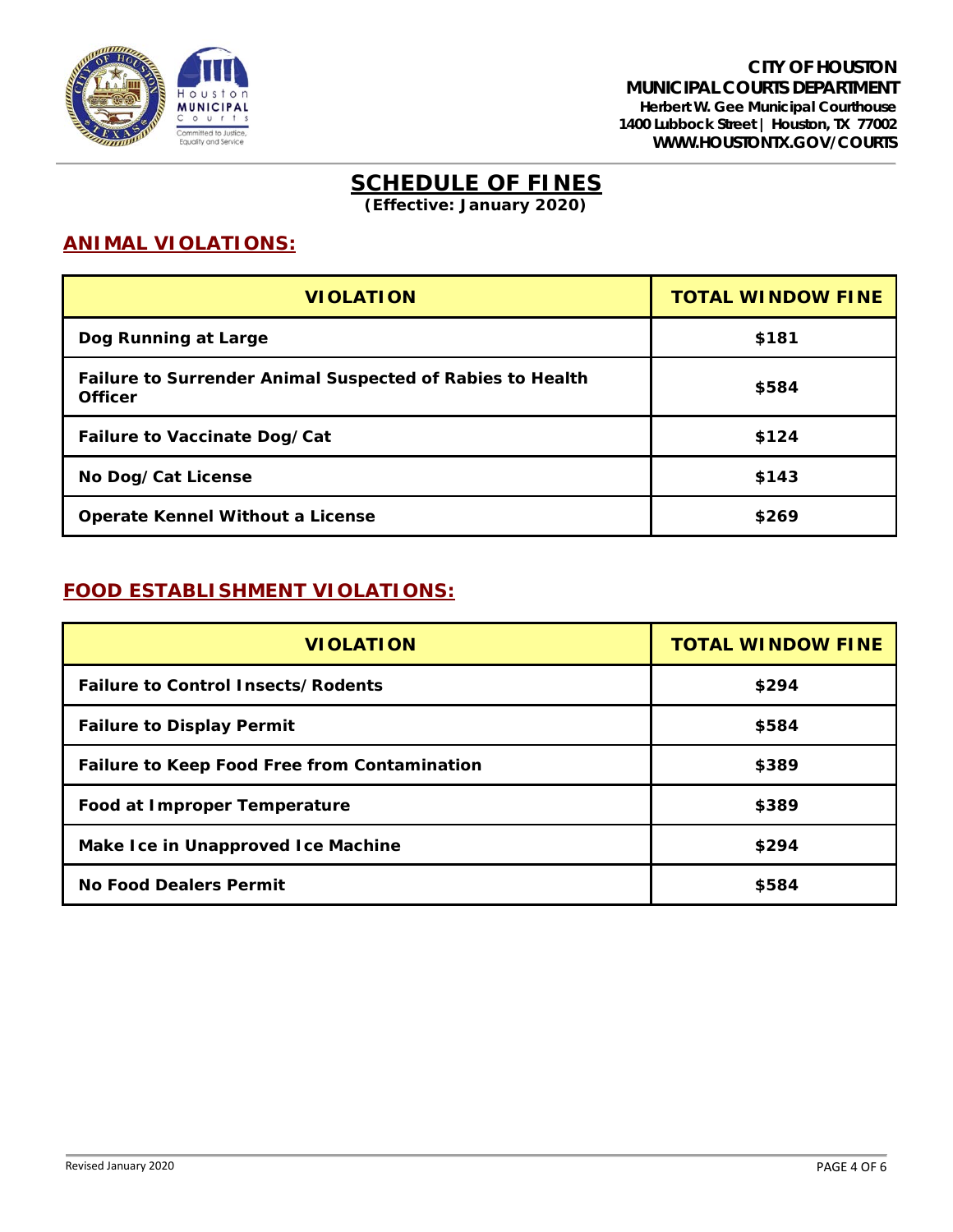

**(Effective: January 2020)**

## **BUILDING CODE/LITTER VIOLATIONS:**

| <b>VIOLATION</b>                                              | <b>TOTAL WINDOW FINE</b> |
|---------------------------------------------------------------|--------------------------|
| Accumulation of Hazardous / Offensive Matter                  | \$344                    |
| <b>Accumulation of Weeds, Brush or Rubbish</b>                | \$339                    |
| <b>Deposit Litter Unlawfully</b>                              | \$344                    |
| Failure as Owner/Occupant to Remove Trees/Building Materials  | \$389                    |
| Failure to Post Certificate of Occupancy or No Certificate    | \$869                    |
| <b>Failure to Obtain Uncompacted Combustible Waste Permit</b> | \$831                    |
| Open Storage of Inoperable Motor Vehicle                      | \$869                    |
| Place Heavy Trash at Curbside Prior to Schedule               | \$259                    |
| <b>Place Trash at Curbside after Collection Service</b>       | \$406                    |